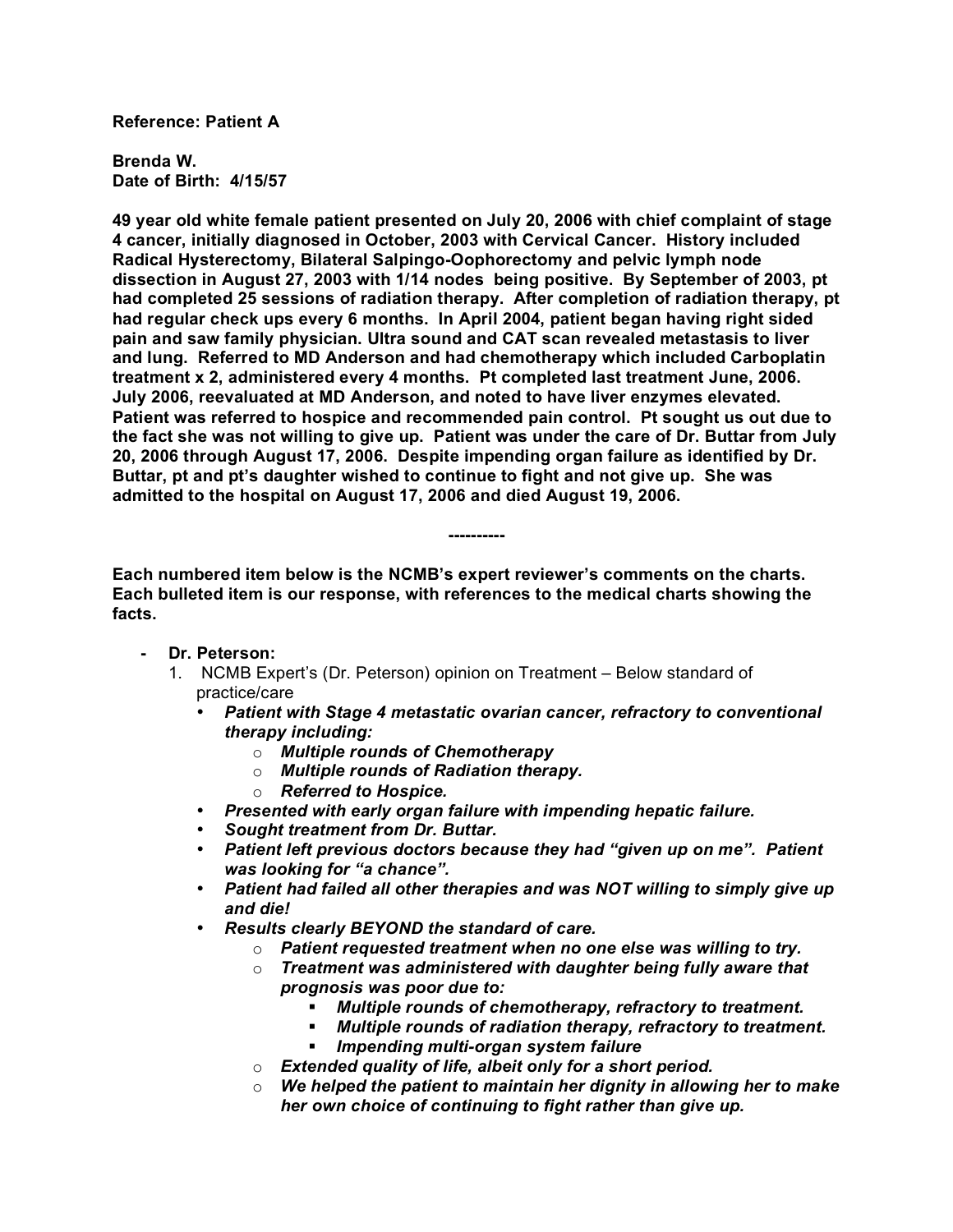2. Dr. Peterson states the patient chart does **not** follow the Problem Oriented Medical Record method known as SOAP.

- *C1a C1b: SOAP format is clearly used.*
- *C2a C2b: SOAP format is clearly used.*
- *C4a, C4b: SOAP format is clearly used.*
- *C6a, C6b: SOAP format is clearly used.*
- *C7a: SOAP format is clearly used.*
- *C11a, C11b*. *SOAP format is clearly used.*
- 3. "The standard of care would have been referral to hospice for palliation."
	- *C7a: 8/14 Progress Notes clearly state that the patient was adamant about continuing treatment.*
	- *Discussion between Dr. Buttar and daughter on more than one occasion discussing reality of situation due to impending multi-organ failure.*
	- *Daughter requested Dr. Buttar continue with treatment and thanked him for continuing to try, despite dire prognosis, due to multi organ system failure due to iatrogenic causes secondary to chemotherapy.*
- 4. "Dr. Buttar clearly engaged in a fruitless exercise w/ therapy of no benefit in what appears to be nothing but an attempt to extract money in exchange for fake hope."
	- *Dr. Peterson has clearly established he is NOT an expert in assessing our approach to cancer.*
	- *Dr. Peterson's "canned" response to each patient shows he was either biased or incapable of assessing benefit of our treatment.*
	- *Patient clearly had benefits, exemplified with better pain management, improved ambulation, and increased energy.*
	- *A1b: No claims of a cure were ever given. Patient signed a consent which states: "no claim to cure cancer with these therapies has been made to me"*
	- *C7a: 8/14 Progress Notes clearly state that the patient was adamant about continuing treatment, even in light of her deteriorating condition.*
	- *By definition, there is NO such thing as false HOPE. HOPE indicates having the possibility of a desired outcome. By Dr. Peterson's indicated definition and use of the word HOPE, all HOPE would be false.*
- 5. "No physician contact documented."
	- *I1: 7/26 Dr. Buttar performed an IRR treatment on patient. When ever IRR's done, Dr. Buttar always consults with patients and addresses any issues or questions patients have.*
	- *I2b: 8/3 Dr. Buttar performed an IRR treatment on patient*
	- *C7a: 8/14 Dr. Buttar had office visit with patient and wrote detailed Progress Notes*
	- *I2a: 8/15 Dr. Buttar performed an IRR treatment on patient*
	- *In addition, at least 3 separate detailed conversations with patient's daughter regarding patients poor prognosis, conducted while NP was seeing patient.*
	- *Most other office visits were with nurse practitioner but Dr. Buttar was present for most of those visits. However, due to increased rate of office*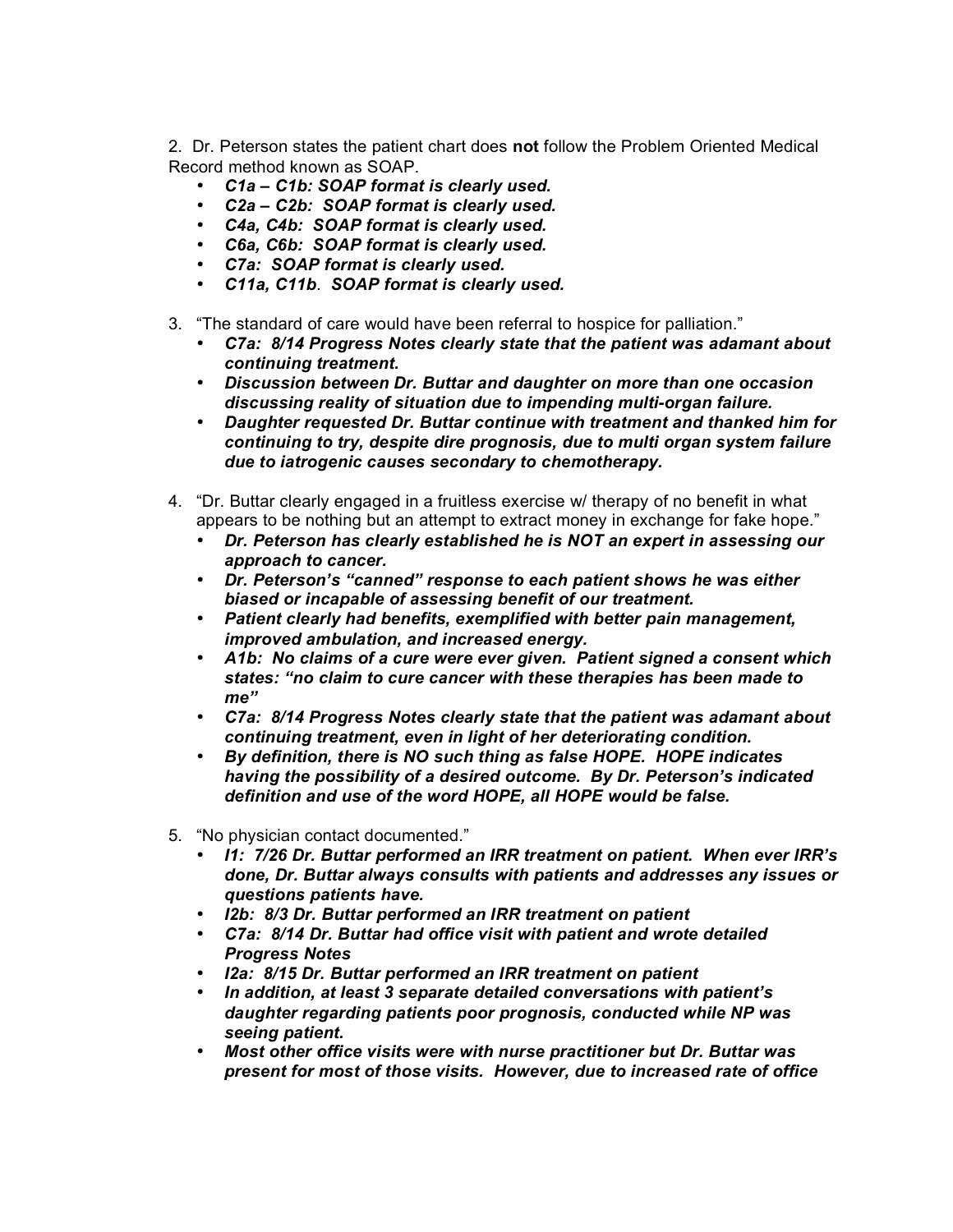*visit for Dr. Buttar, NP would see the patient to keep charges lower and Dr. Buttar would come in and visit with the patient. Notes were made by NP.*

- **- Dr. Mann:**
	- 1. "No indication that Dr. Buttar actually saw or examined the patient."
		- *I1: 7/26 Dr. Buttar performed an IRR treatment on patient*
		- *I2b: 8/3 Dr. Buttar performed an IRR treatment on patient*
		- *C7a: 8/14 Dr. Buttar had office visit with patient and wrote detailed Progress Notes*
		- *I2a: 8/15 Dr. Buttar performed an IRR treatment on patient*
		- *In addition, at least 3 separate detailed conversations with patient's daughter regarding patient's poor prognosis, conducted while NP was seeing patient.*
		- *Most other office visits were with nurse practitioner but Dr. Buttar was present for most of those visits. However, due to increased rate of office visit for Dr. Buttar, NP would see the patient to keep charges lower and Dr. Buttar would come in and visit with the patient, answer any questions, etc.. Notes were made by NP.*
	- 2. "Repetitive labs including serum lipids in particular without justification or explanation of how the results were guiding therapy."
		- *Doing complete panel with lipids was cheaper test than separating test. Patient was not charged for serum lipids.*
		- *Cancer patients as with other chronic disease, exhibit lower serum lipids. Increase in lipid profile appears to be a good prognostic marker for our treatment regimen.*
		- *It is clear Dr. Mann is NOT an expert in the integrative approach to treating cancer.*
		- *D1 D16: Requirement for monitoring renal function, hepatic function, electrolytes, and hemoglobin counts in a cancer patient are HIGHLY relevant, especially when they are aggressively being treated for a stage 4 cancer with multiple IV regiments daily.* 
			- o *Labs HIGHLY necessary to monitor patient safety*
			- o *Labs HIGHLY necessary to assess patient response*
			- o *Labs necessary to assist in guiding treatment intensity*
		- *G1 –G11: Cancer panels necessary to establish immune function, with detailed explanation in charts provided*
			- o *G1, G10, G11: explanation of significance of level of uncontrolled cellular proliferation monitoring in immunocomprimised pts.*
			- o *Immune function CD 19, CD 56 counts*
			- o *Immune function NKHT3 + Immunocompetent Natural Killer Cells, NK Cell activity, NK cell activity/cell*
			- o *G3 G4, G11: Lymphocyte Subpopulation profile CD2, CD4, CD8, CD 3, CD 26*
			- o *G8, G11: Cell cycle Analysis and dsyregulation in oncogenesis*
			- o *G6,G7, G11: Apoptosis and subsequent suppression of apoptosis in cancer explained in detail*
	- 3. "Notes written by NP Jane Garcia contain some indication of guidance by Dr. Buttar toward the end of the patient's life."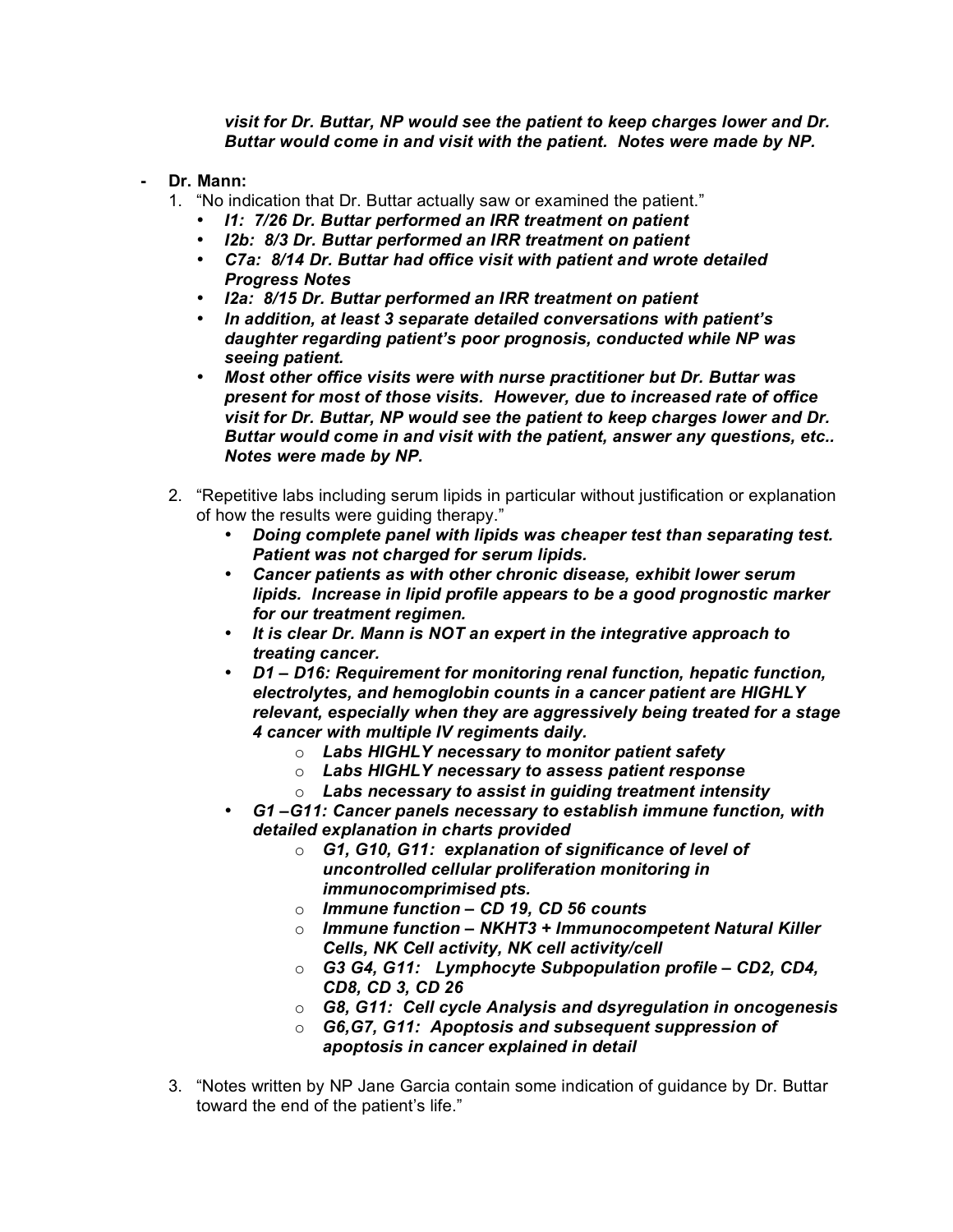- *C2b: 7/24: Jane Garcia's Progress Notes, co-signed by Dr. Buttar*
- *I1: 7/26: IRR Treatment performed by Dr. Buttar. When ever IRR's done, Dr. Buttar always consults with patients and addresses any issues or questions patients have.*
- *I2b: 8/3: IRR Treatment performed by Dr. Buttar*
- *C4b: 8/3: Jane Garcia's Progress Notes, co-signed by Dr. Buttar*
- *C5: 8/8: RN Pennington notes labs were discussed with Dr. Buttar*
- *C6b: 8/10: Jane Garcia's Progress Notes, co-signed by Dr. Buttar*
- *C7a: 8/14 Dr. Buttar's Progress Notes for an examination he performed*
- *C7b: 8/15/06 Dr. Buttar's note of consult with consulting oncologist.*
- *C10: 8/15: RN Pennington notes patient discussed with Dr. Buttar. Dr. Buttar gives Verbal Order for treatment.*
- *I2a: 8/15: IRR Treatment performed by Dr. Buttar*
- *C11b: 8/16: Jane Garcia's Progress Notes, co-signed by Dr. Buttar*
- *C12: 8/17: Jane Garcia's Progress Notes, co-signed by Dr. Buttar*
- 4. "Immunologic studies ordered. Results not interpreted in the record."
	- *C11a: 8/16/06 office visit, Ca Panel of 7/20/06 discussed and documented.*
	- *Standard policy in our office for office visits includes:*
		- o *Through review of all lab work with the patient.*
		- o *All information is explained with further details provided to the patient of any thing the patient does not fully understand.*
		- o *Copies of all tests are given to the pt at the conclusion of any office visit where tests were reviewed.*
- 5. "Intestinal health screen ordered and obtained. No interpretation."
	- *The Comprehensive Diagnostic Stool Analysis had NOT been completed by the laboratory prior to the patient's last office visit*
	- *Therefore, it was not available for interpretation or to review with the patient at the time of the visit.*
- 6. "Lymphatic massage ordered. No indication it was performed."
	- *B7: A Lymphatic Massage was ordered as per reference*
	- *We do not perform lymphatic massage in our clinic.*
	- *Patient had the treatment scheduled by our office with the certified lymphatic massage therapist and given the time and place to go.*
	- *It was up to the patient to keep their appointment at another facility. If the procedure was not performed, it was due to a patient compliance issue.*
- 7. "Placed on Nutri-Energetics Infoceluticals Protocol. Jusitification and results not recorded."
	- *The Nutri-Energetics System is an advanced biotechnology for the analysis and repair of the human body energetic field based on quantum physics. The system integrates research from the fields of physics, quantum biology, mathematics, acupuncture and Western and Chinese medicine.*
	- *H3: There are no results recorded of this treatment.*
	- *Patients generally request this treatment from us.*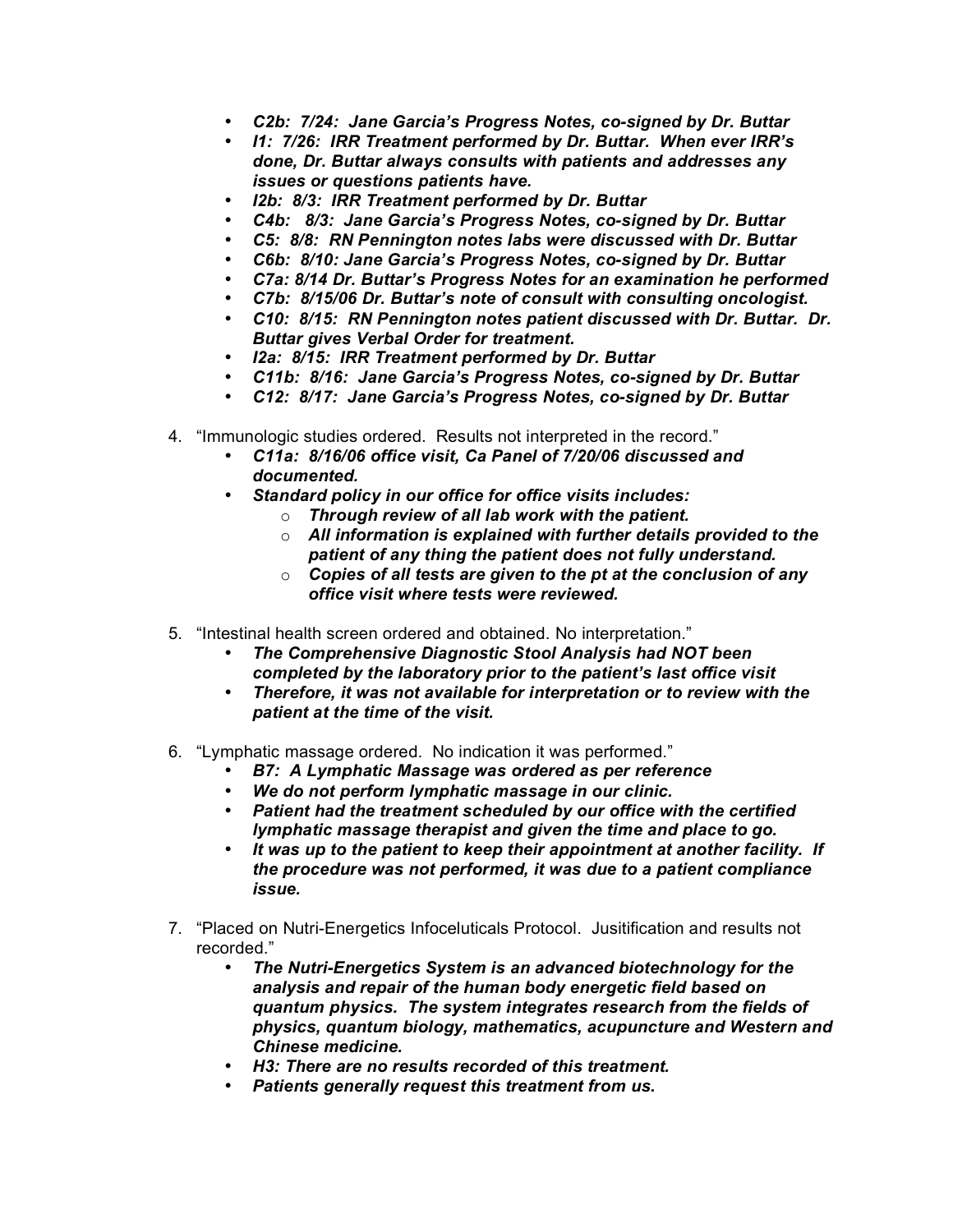- 8. "Philbert Infra Respiratory Reflex Procedure performed justification, and results not recorded."
	- *I1: Procedure note with O2 saturation clearly recorded showing Pre – Treatment and Post Treatment O2 Sats.* 
		- o *Results clearly recorded,, showing immediate clinical response to treatment, assessed with respiratory reserve and O2 saturations.*
	- *I2a: Procedure note with O2 saturation clearly recorded showing Pre – Treatment and Post Treatment O2 Sats.* 
		- o *Results clearly recorded,, showing immediate clinical response to treatment, assessed with respiratory reserve and O2 saturations.*
	- *I2b: Procedure note with O2 saturation clearly recorded showing Pre – Treatment and Post Treatment O2 Sats.* 
		- o *Results clearly recorded,, showing immediate clinical response to treatment, assessed with respiratory reserve and O2 saturations.*
- 9. "The various procedures seem in keeping with alternative and complementary care practices and seem safe to the extent known. Some are not described in terms of methods and intended effects."
	- *This is a general statement made based on speculation. It will be responded to in a general manner, since there is nothing specific to counter.*
	- *In 17 years, Dr. Buttar does NOT have a single formal patient complaint against him.*
	- *All complaints initiating these charges by the NCMB have:*
		- o *NEVER even met Dr. Buttar at any time*
		- o *NEVER had ANY form of communication with Dr. Buttar at any time*
		- o *A clear financially based incentive to complaint against Dr. Buttar, which even the NCMB investigator recognized and acknowledged during his visit with Dr. Buttar*
	- *All treatment methods and effects ARE described to the patient in implicit detail.*
	- *If we did NOT explain "methods and intended effects",* 
		- o *We would have real complaints from real patients, not family members or other doctors.*
		- o *We would NOT have patients coming back to us*
		- o *We would NOT have patients referring other patients to us.*
- 10. "The medical record does not use SOAP."
	- *C1a C1b: SOAP is clearly used.*
	- *C2a C2b: SOAP is clearly used.*
	- *C4a C4b: SOAP is clearly used.*
	- *C6a C6b: SOAP is clearly used.*
	- *C7a C7b: SOAP is clearly used.*
	- *C11a C11b: SOAP is clearly used.*
- 11. Early notes co-signed by Dr. Buttar, later notes are not.
	- *C2b: 7/24 Jane Garcia's Progress Notes, co-signed by Dr. Buttar*
	- *I1: 7/26 IRR Treatment performed by Dr. Buttar*
	- *I2b: 8/3 IRR Treatment performed by Dr. Buttar*
	- *C4b: 8/3 Jane Garcia's Progress Notes, co-signed by Dr. Buttar*